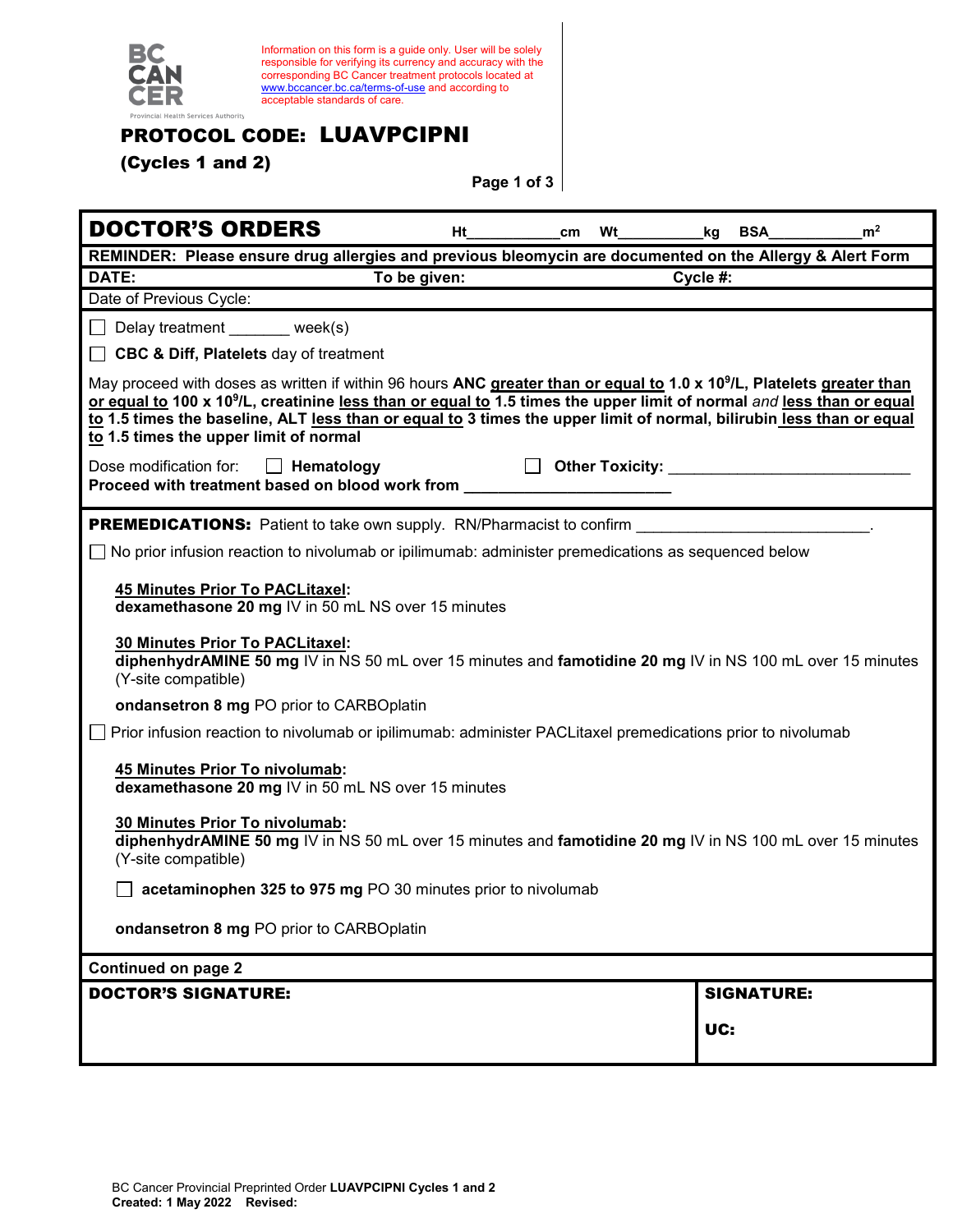

Information on this form is a guide only. User will be solely responsible for verifying its currency and accuracy with the corresponding BC Cancer treatment protocols located at [www.bccancer.bc.ca/terms-of-use](http://www.bccancer.bc.ca/terms-of-use) and according to acceptable standards of care.

## PROTOCOL CODE: LUAVPCIPNI

(Cycles 1 and 2)

**Page 2 of 3**

T,

## DATE:

| DA I Ei                                                                                                                                                                                                                                                         |                   |  |  |  |
|-----------------------------------------------------------------------------------------------------------------------------------------------------------------------------------------------------------------------------------------------------------------|-------------------|--|--|--|
| ** Have Hypersensitivity Reaction Tray & Protocol Available**                                                                                                                                                                                                   |                   |  |  |  |
| <b>CHEMOTHERAPY:</b>                                                                                                                                                                                                                                            |                   |  |  |  |
| O CYCLE 1                                                                                                                                                                                                                                                       |                   |  |  |  |
| nivolumab 4.5 mg/kg $x$ ______ kg = ________ mg (max. 360 mg)<br>IV in 50 to 100 mL NS over 30 minutes using a 0.2 micron in-line filter*                                                                                                                       |                   |  |  |  |
| ipilimumab 1 mg/kg $x$ _______ kg = _________ mg<br>IV in 25 to 100 mL NS over 1 hour 30 minutes using a 0.2 micron in-line filter*                                                                                                                             |                   |  |  |  |
| PACLitaxel 200 mg/m <sup>2</sup> x BSA = $\frac{1}{2}$ mg<br>□ Dose Modification: ________% = _______ mg/m <sup>2</sup> x BSA = _________ mg<br>IV in 250 to 500 mL (use non-DEHP bag) NS over 3 hours (use non-DEHP tubing with 0.2 micron in-line filter*)    |                   |  |  |  |
| <b>CARBOplatin AUC</b> $\Box$ 5 or $\Box$ 6 (select one) x (GFR + 25) = ___________<br>mg<br>IV in 100 to 250 mL NS over 30 minutes                                                                                                                             |                   |  |  |  |
| * Use separate infusion line and filter for each drug                                                                                                                                                                                                           |                   |  |  |  |
| $OR \square$ CYCLE 2                                                                                                                                                                                                                                            |                   |  |  |  |
| nivolumab 4.5 mg/kg $x$ ______ kg = ________ mg (max. 360 mg)<br>IV in 50 to 100 mL NS over 30 minutes using a 0.2 micron in-line filter                                                                                                                        |                   |  |  |  |
| PACLitaxel 200 mg/m <sup>2</sup> x BSA = $\frac{m}{2}$ mg<br>□ Dose Modification: ________% = _______ mg/m <sup>2</sup> x BSA = _________<br>mq<br>IV in 250 to 500 mL (use non-DEHP bag) NS over 3 hours (use non-DEHP tubing with 0.2 micron in-line filter*) |                   |  |  |  |
| IV in 100 to 250 mL NS over 30 minutes                                                                                                                                                                                                                          |                   |  |  |  |
| * Use separate infusion line and filter for each drug                                                                                                                                                                                                           |                   |  |  |  |
| <b>DOCTOR'S SIGNATURE:</b>                                                                                                                                                                                                                                      | <b>SIGNATURE:</b> |  |  |  |
|                                                                                                                                                                                                                                                                 | UC:               |  |  |  |
|                                                                                                                                                                                                                                                                 |                   |  |  |  |